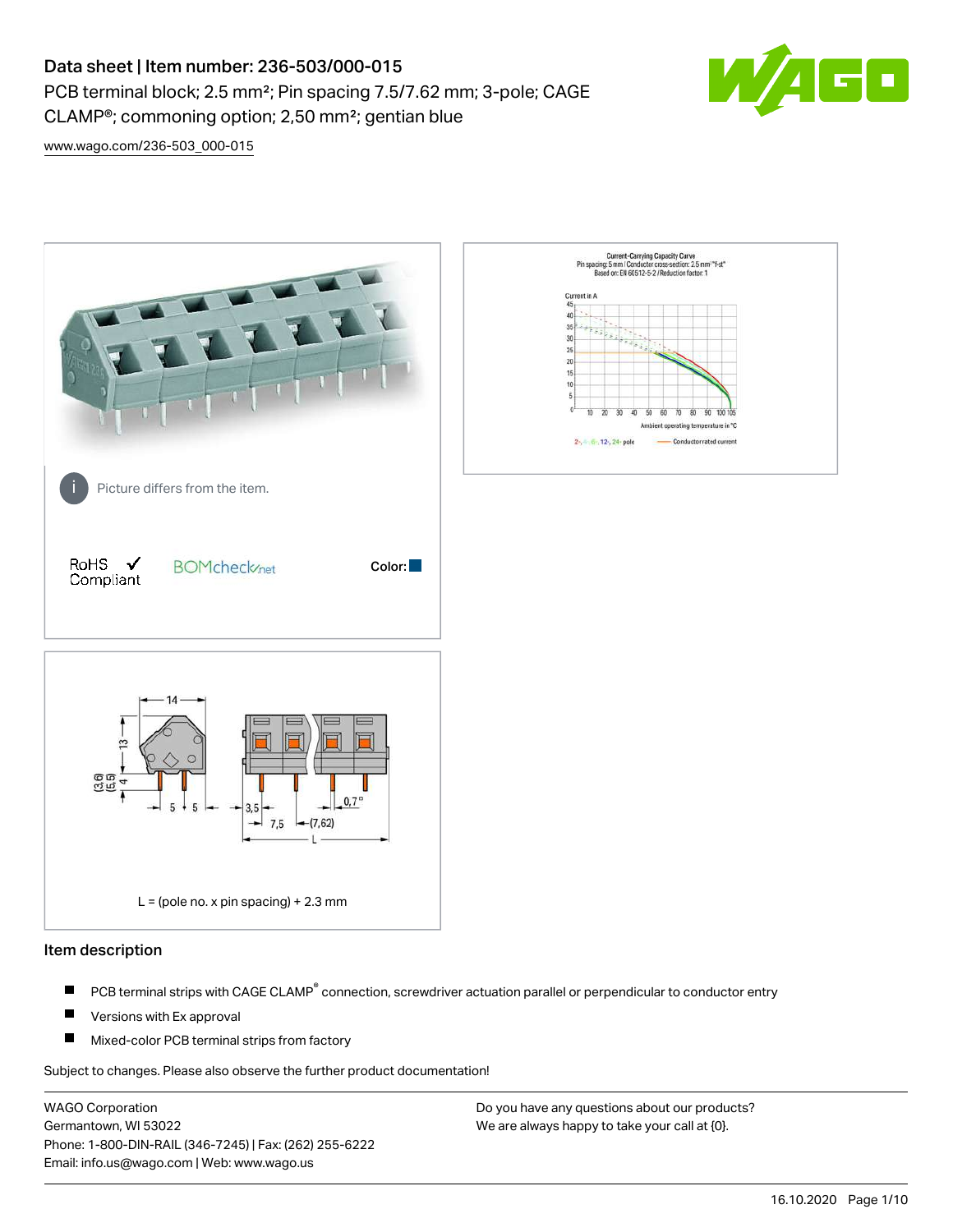

- $\blacksquare$ Operating tools for factory wiring
- $\blacksquare$ 45° conductor entry angle permits a wide range of applications and wiring options
- $\blacksquare$ Set to metric or inch pin spacing by compressing PCB terminal strips or pulling them apart

## Data

# Electrical data

#### Ratings per IEC/EN 60664-1

| Ratings per                 | IEC/EN 60664-1                                            |
|-----------------------------|-----------------------------------------------------------|
| Rated voltage (III / 3)     | 400 V                                                     |
| Rated surge voltage (III/3) | 6 <sub>k</sub> V                                          |
| Rated voltage (III/2)       | 630 V                                                     |
| Rated surge voltage (III/2) | 6 <sub>kV</sub>                                           |
| Nominal voltage (II/2)      | 1000V                                                     |
| Rated surge voltage (II/2)  | 6 kV                                                      |
| Rated current               | 24 A                                                      |
| Legend (ratings)            | (III / 2) ≙ Overvoltage category III / Pollution degree 2 |

#### Ratings per UL 1059

| Approvals per                  | UL 1059 |
|--------------------------------|---------|
| Rated voltage UL (Use Group B) | 300 V   |
| Rated current UL (Use Group B) | 15 A    |
| Rated voltage UL (Use Group D) | 300 V   |
| Rated current UL (Use Group D) | 10 A    |

#### Ratings per CSA

| Approvals per                   | CSA   |
|---------------------------------|-------|
| Rated voltage CSA (Use Group B) | 300 V |
| Rated current CSA (Use Group B) | 15 A  |
| Rated voltage CSA (Use Group D) | 300 V |
| Rated current CSA (Use Group D) | 10 A  |

#### Connection data

| Connection technology | CAGE CLAMP <sup>®</sup>                 |
|-----------------------|-----------------------------------------|
| Actuation type        | Operating tool                          |
| Solid conductor       | $0.08$ 2.5 mm <sup>2</sup> / 28  12 AWG |

Subject to changes. Please also observe the further product documentation!

| <b>WAGO Corporation</b>                                | Do you have any questions about our products? |
|--------------------------------------------------------|-----------------------------------------------|
| Germantown, WI 53022                                   | We are always happy to take your call at {0}. |
| Phone: 1-800-DIN-RAIL (346-7245)   Fax: (262) 255-6222 |                                               |
| Email: info.us@wago.com   Web: www.wago.us             |                                               |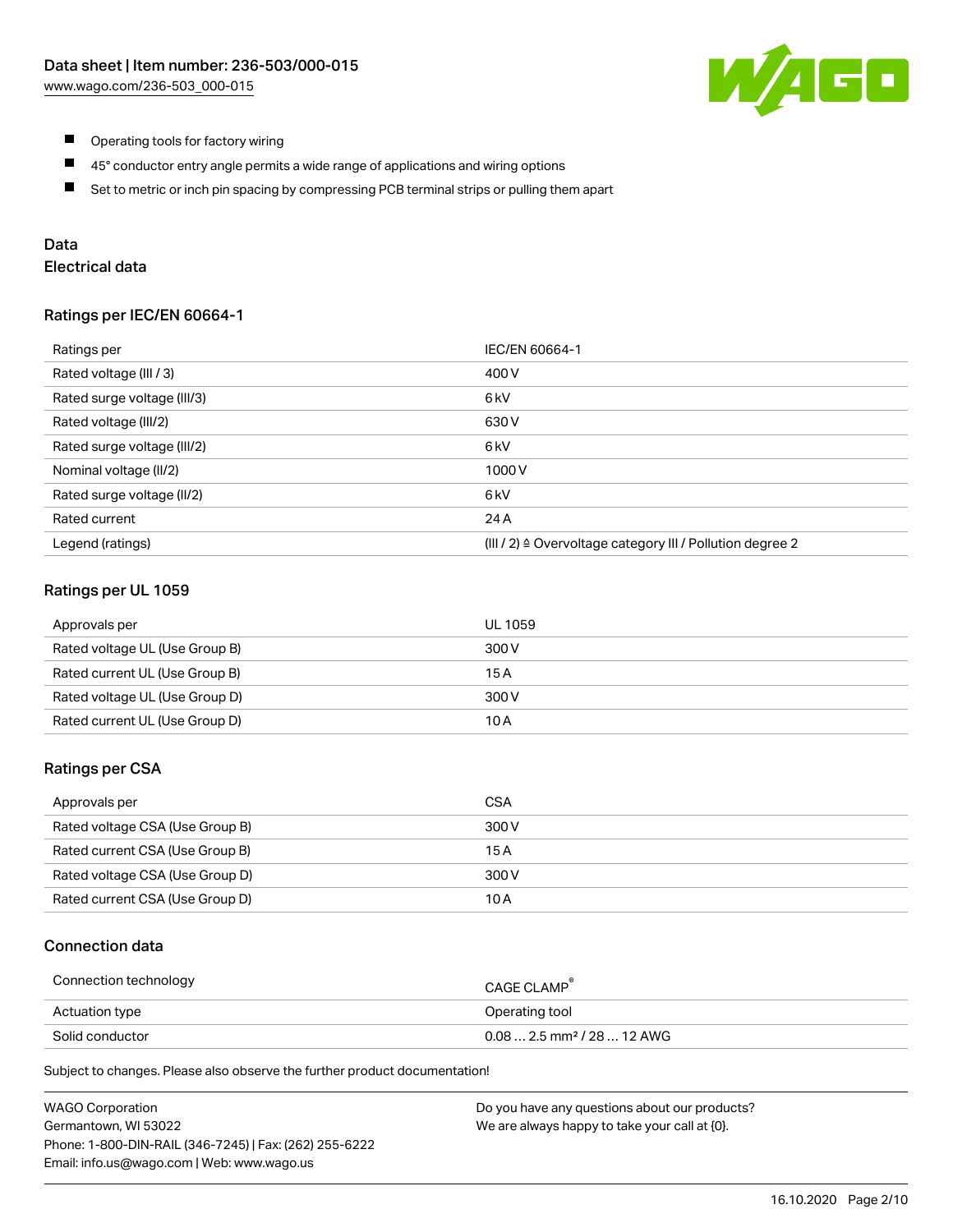## Data sheet | Item number: 236-503/000-015

[www.wago.com/236-503\\_000-015](http://www.wago.com/236-503_000-015)



| Fine-stranded conductor                           | $0.082.5$ mm <sup>2</sup> / 28  12 AWG |
|---------------------------------------------------|----------------------------------------|
| Fine-stranded conductor: with insulated ferrule   | $0.251.5$ mm <sup>2</sup>              |
| Fine-stranded conductor; with uninsulated ferrule | $0.251.5$ mm <sup>2</sup>              |
| Strip length                                      | $56$ mm / 0.2  0.24 inch               |
| Conductor connection direction to PCB             | 45°                                    |
| Pole No.                                          | 3                                      |
| Total number of connection points                 | 3                                      |
| Total number of potentials                        | 3                                      |
| Number of connection types                        |                                        |
| Number of levels                                  |                                        |
| Note (conductor cross-section)                    | 12 AWG: THHN, THWN                     |

# Physical data

| Pin spacing                          | 7.5/7.62 mm / 0.295/0.3 inch |
|--------------------------------------|------------------------------|
| Width                                | 24.8 mm / 0.976 inch         |
| Height                               | 17 mm / 0.669 inch           |
| Height from the surface              | 13 mm / 0.512 inch           |
| Depth                                | 14 mm / 0.551 inch           |
| Solder pin length                    | 4 mm                         |
| Solder pin dimensions                | $0.7 \times 0.7$ mm          |
| Drilled hole diameter with tolerance | $1.1$ <sup>(+0.1)</sup> mm   |

# PCB contact

| PCB contact                         | THT                                      |
|-------------------------------------|------------------------------------------|
| Solder pin arrangement              | over the entire terminal strip (in-line) |
| Number of solder pins per potential |                                          |

## Material Data

| Color                       | gentian blue                          |
|-----------------------------|---------------------------------------|
| Material group              |                                       |
| Insulation material         | Polyamide (PA66)                      |
| Flammability class per UL94 | V <sub>0</sub>                        |
| Clamping spring material    | Chrome nickel spring steel (CrNi)     |
| Contact material            | Electrolytic copper $(E_{\text{Cl}})$ |
| Contact plating             | tin-plated                            |
| Weight                      | 3.4g                                  |

Subject to changes. Please also observe the further product documentation!

| <b>WAGO Corporation</b>                                | Do you have any questions about our products? |
|--------------------------------------------------------|-----------------------------------------------|
| Germantown, WI 53022                                   | We are always happy to take your call at {0}. |
| Phone: 1-800-DIN-RAIL (346-7245)   Fax: (262) 255-6222 |                                               |
| Email: info.us@wago.com   Web: www.wago.us             |                                               |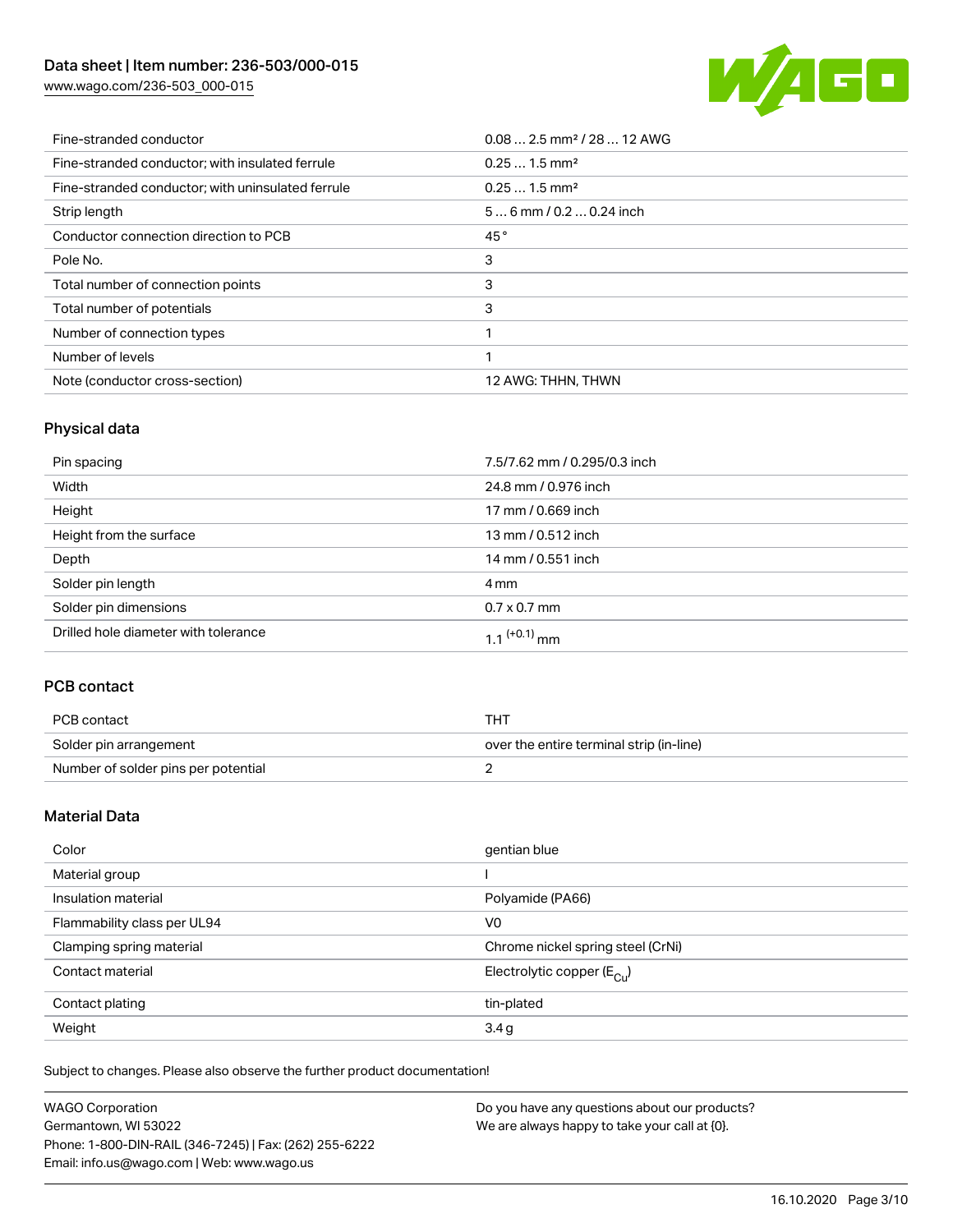

## Environmental Requirements

| Limit temperature range | .+105 °C<br>-60 |
|-------------------------|-----------------|
|-------------------------|-----------------|

## Commercial data

| Packaging type        | BOX           |
|-----------------------|---------------|
| Country of origin     | CН            |
| <b>GTIN</b>           | 4055143247689 |
| Customs tariff number | 85369010000   |

#### **Counterpart**

## Compatible products

| tools   |                                                                                                                          |                      |
|---------|--------------------------------------------------------------------------------------------------------------------------|----------------------|
|         | Item no.: 210-657<br>Operating tool; Blade: 3.5 x 0.5 mm; with a partially insulated shaft; short; multicoloured         | www.wago.com/210-657 |
|         | Item no.: 210-658<br>Operating tool; Blade: 3.5 x 0.5 mm; with a partially insulated shaft; angled; short; multicoloured | www.wago.com/210-658 |
|         | Item no.: 210-720<br>Operating tool; Blade: 3.5 x 0.5 mm; with a partially insulated shaft; multicoloured                | www.wago.com/210-720 |
|         | Item no.: 236-332<br>Operating tool; natural                                                                             | www.wago.com/236-332 |
|         | Item no.: 236-335<br>Operating tool; gray                                                                                | www.wago.com/236-335 |
| ferrule |                                                                                                                          |                      |
|         | Item no.: 216-101<br>Ferrule; Sleeve for 0.5 mm <sup>2</sup> / AWG 22; uninsulated; electro-tin plated; silver-colored   | www.wago.com/216-101 |
|         | Item no.: 216-102<br>Ferrule; Sleeve for 0.75 mm <sup>2</sup> / AWG 20; uninsulated; electro-tin plated; silver-colored  | www.wago.com/216-102 |
|         | Item no.: 216-103<br>Ferrule; Sleeve for 1 mm <sup>2</sup> / AWG 18; uninsulated; electro-tin plated                     | www.wago.com/216-103 |
|         | Item no.: 216-104<br>Ferrule; Sleeve for 1.5 mm <sup>2</sup> / AWG 16; uninsulated; electro-tin plated; silver-colored   | www.wago.com/216-104 |

Subject to changes. Please also observe the further product documentation!

| <b>WAGO Corporation</b>                                | Do you have any questions about our products? |
|--------------------------------------------------------|-----------------------------------------------|
| Germantown, WI 53022                                   | We are always happy to take your call at {0}. |
| Phone: 1-800-DIN-RAIL (346-7245)   Fax: (262) 255-6222 |                                               |
| Email: info.us@wago.com   Web: www.wago.us             |                                               |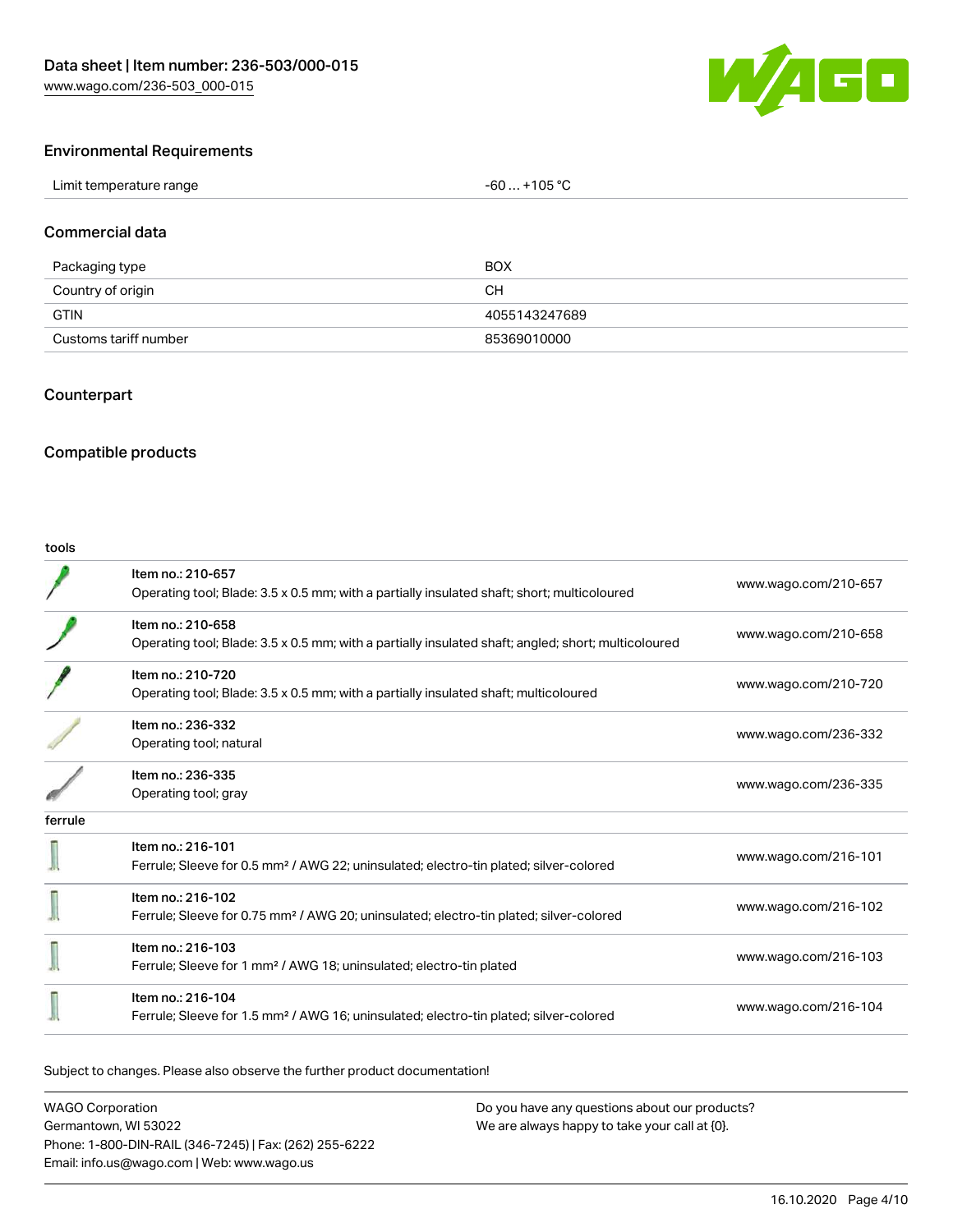# Data sheet | Item number: 236-503/000-015

[www.wago.com/236-503\\_000-015](http://www.wago.com/236-503_000-015)



| Item no.: 216-121<br>Ferrule; Sleeve for 0.5 mm <sup>2</sup> / AWG 22; uninsulated; electro-tin plated; silver-colored                                                                            | www.wago.com/216-121 |
|---------------------------------------------------------------------------------------------------------------------------------------------------------------------------------------------------|----------------------|
| Item no.: 216-122<br>Ferrule; Sleeve for 0.75 mm <sup>2</sup> / AWG 20; uninsulated; electro-tin plated; silver-colored                                                                           | www.wago.com/216-122 |
| Item no.: 216-123<br>Ferrule; Sleeve for 1 mm <sup>2</sup> / AWG 18; uninsulated; electro-tin plated; silver-colored                                                                              | www.wago.com/216-123 |
| Item no.: 216-124<br>Ferrule; Sleeve for 1.5 mm <sup>2</sup> / AWG 16; uninsulated; electro-tin plated                                                                                            | www.wago.com/216-124 |
| Item no.: 216-131<br>Ferrule; Sleeve for 0.25 mm <sup>2</sup> / AWG 24; uninsulated; electro-tin plated; silver-colored                                                                           | www.wago.com/216-131 |
| Item no.: 216-132<br>Ferrule; Sleeve for 0.34 mm <sup>2</sup> / AWG 24; uninsulated; electro-tin plated                                                                                           | www.wago.com/216-132 |
| Item no.: 216-141<br>Ferrule; Sleeve for 0.5 mm <sup>2</sup> / 20 AWG; uninsulated; electro-tin plated; electrolytic copper; gastight<br>crimped; acc. to DIN 46228, Part 1/08.92                 | www.wago.com/216-141 |
| Item no.: 216-142<br>Ferrule; Sleeve for 0.75 mm <sup>2</sup> / 18 AWG; uninsulated; electro-tin plated; electrolytic copper; gastight<br>crimped; acc. to DIN 46228, Part 1/08.92                | www.wago.com/216-142 |
| Item no.: 216-143<br>Ferrule; Sleeve for 1 mm <sup>2</sup> / AWG 18; uninsulated; electro-tin plated; electrolytic copper; gastight<br>crimped; acc. to DIN 46228, Part 1/08.92                   | www.wago.com/216-143 |
| Item no.: 216-144<br>Ferrule; Sleeve for 1.5 mm <sup>2</sup> / AWG 16; uninsulated; electro-tin plated; electrolytic copper; gastight<br>crimped; acc. to DIN 46228, Part 1/08.92; silver-colored | www.wago.com/216-144 |
| Item no.: 216-151<br>Ferrule; Sleeve for 0.25 mm <sup>2</sup> / AWG 24; uninsulated; electro-tin plated                                                                                           | www.wago.com/216-151 |
| Item no.: 216-152<br>Ferrule; Sleeve for 0.34 mm <sup>2</sup> / AWG 24; uninsulated; electro-tin plated                                                                                           | www.wago.com/216-152 |
| Item no.: 216-201<br>Ferrule; Sleeve for 0.5 mm <sup>2</sup> / 20 AWG; insulated; electro-tin plated; white                                                                                       | www.wago.com/216-201 |
| Item no.: 216-202<br>Ferrule; Sleeve for 0.75 mm <sup>2</sup> / 18 AWG; insulated; electro-tin plated; gray                                                                                       | www.wago.com/216-202 |
| Item no.: 216-203<br>Ferrule; Sleeve for 1 mm <sup>2</sup> / AWG 18; insulated; electro-tin plated; red                                                                                           | www.wago.com/216-203 |
| Item no.: 216-204<br>Ferrule; Sleeve for 1.5 mm <sup>2</sup> / AWG 16; insulated; electro-tin plated; black                                                                                       | www.wago.com/216-204 |
| Item no.: 216-221<br>Ferrule; Sleeve for 0.5 mm <sup>2</sup> / 20 AWG; insulated; electro-tin plated; white                                                                                       | www.wago.com/216-221 |
| Item no.: 216-222<br>Ferrule; Sleeve for 0.75 mm <sup>2</sup> / 18 AWG; insulated; electro-tin plated; gray                                                                                       | www.wago.com/216-222 |
| Subject to changes. Please also observe the further product documentation!                                                                                                                        |                      |
| <b>WAGO Corporation</b><br>Do you have any questions about our products?                                                                                                                          |                      |

Germantown, WI 53022 Phone: 1-800-DIN-RAIL (346-7245) | Fax: (262) 255-6222 Email: info.us@wago.com | Web: www.wago.us

We are always happy to take your call at {0}.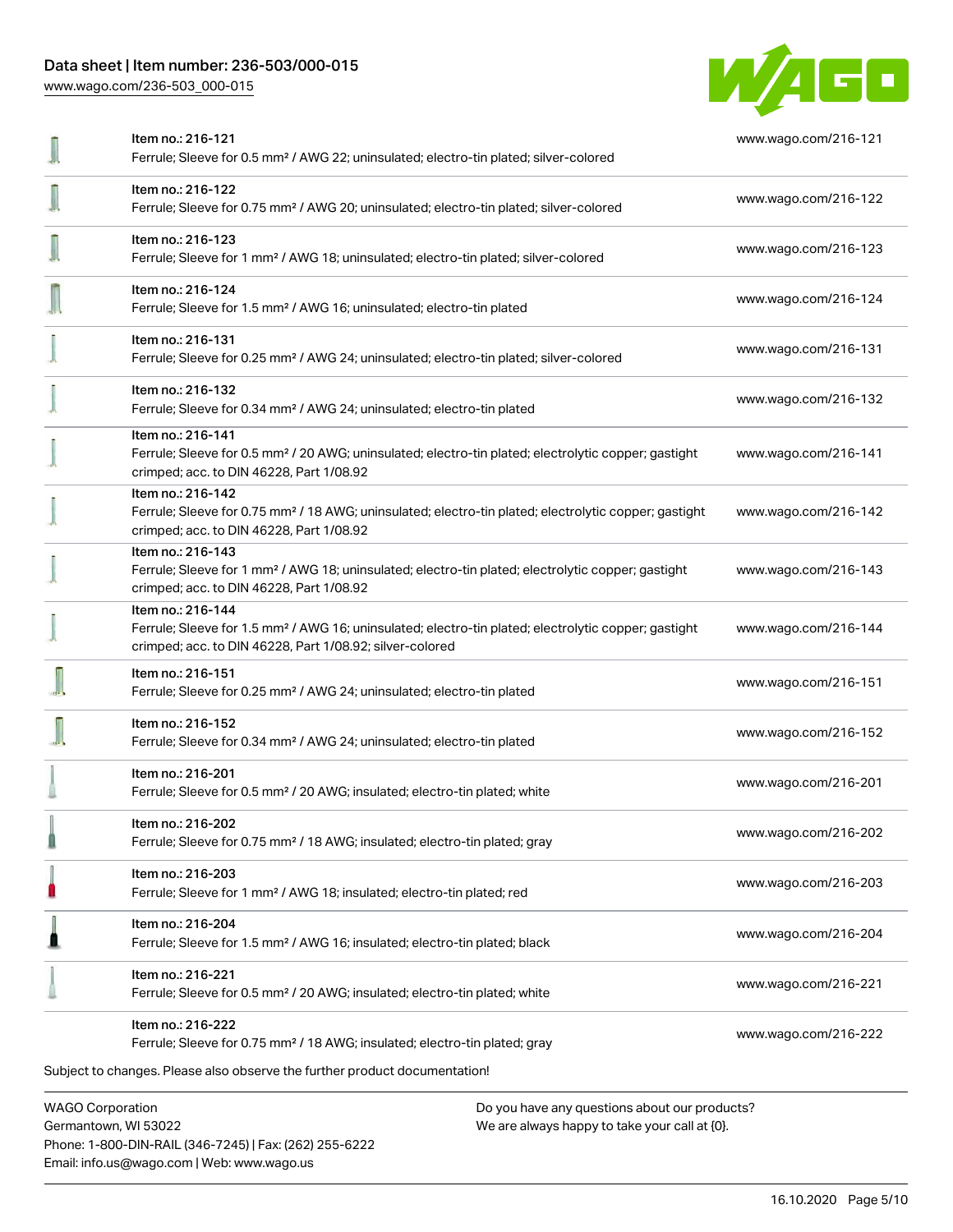## Data sheet | Item number: 236-503/000-015 [www.wago.com/236-503\\_000-015](http://www.wago.com/236-503_000-015)

f



|       | Item no.: 216-223<br>Ferrule; Sleeve for 1 mm <sup>2</sup> / AWG 18; insulated; electro-tin plated; red                                                                                                 | www.wago.com/216-223 |
|-------|---------------------------------------------------------------------------------------------------------------------------------------------------------------------------------------------------------|----------------------|
| ≞     | Item no.: 216-224<br>Ferrule; Sleeve for 1.5 mm <sup>2</sup> / AWG 16; insulated; electro-tin plated; black                                                                                             | www.wago.com/216-224 |
|       | Item no.: 216-241<br>Ferrule; Sleeve for 0.5 mm <sup>2</sup> / 20 AWG; insulated; electro-tin plated; electrolytic copper; gastight<br>crimped; acc. to DIN 46228, Part 4/09.90; white                  | www.wago.com/216-241 |
| Ä     | Item no.: 216-242<br>Ferrule; Sleeve for 0.75 mm <sup>2</sup> / 18 AWG; insulated; electro-tin plated; electrolytic copper; gastight<br>crimped; acc. to DIN 46228, Part 4/09.90; gray                  | www.wago.com/216-242 |
|       | Item no.: 216-243<br>Ferrule; Sleeve for 1 mm <sup>2</sup> / AWG 18; insulated; electro-tin plated; electrolytic copper; gastight crimped; www.wago.com/216-243<br>acc. to DIN 46228, Part 4/09.90; red |                      |
| Ä     | Item no.: 216-244<br>Ferrule; Sleeve for 1.5 mm <sup>2</sup> / AWG 16; insulated; electro-tin plated; electrolytic copper; gastight<br>crimped; acc. to DIN 46228, Part 4/09.90; black                  | www.wago.com/216-244 |
|       | Item no.: 216-262<br>Ferrule; Sleeve for 0.75 mm <sup>2</sup> / 18 AWG; insulated; electro-tin plated; electrolytic copper; gastight<br>crimped; acc. to DIN 46228, Part 4/09.90; gray                  | www.wago.com/216-262 |
|       | Item no.: 216-263<br>Ferrule; Sleeve for 1 mm <sup>2</sup> / AWG 18; insulated; electro-tin plated; electrolytic copper; gastight crimped; www.wago.com/216-263<br>acc. to DIN 46228, Part 4/09.90; red |                      |
| ≞     | Item no.: 216-264<br>Ferrule; Sleeve for 1.5 mm <sup>2</sup> / AWG 16; insulated; electro-tin plated; electrolytic copper; gastight<br>crimped; acc. to DIN 46228, Part 4/09.90; black                  | www.wago.com/216-264 |
| Ä     | Item no.: 216-284<br>Ferrule; Sleeve for 1.5 mm <sup>2</sup> / AWG 16; insulated; electro-tin plated; electrolytic copper; gastight<br>crimped; acc. to DIN 46228, Part 4/09.90; black                  | www.wago.com/216-284 |
|       | Item no.: 216-301<br>Ferrule; Sleeve for 0.25 mm <sup>2</sup> / AWG 24; insulated; electro-tin plated; yellow                                                                                           | www.wago.com/216-301 |
|       | Item no.: 216-302<br>Ferrule; Sleeve for 0.34 mm <sup>2</sup> / 22 AWG; insulated; electro-tin plated; green                                                                                            | www.wago.com/216-302 |
|       | Item no.: 216-321<br>Ferrule; Sleeve for 0.25 mm <sup>2</sup> / AWG 24; insulated; electro-tin plated; yellow                                                                                           | www.wago.com/216-321 |
|       | Item no.: 216-322<br>Ferrule; Sleeve for 0.34 mm <sup>2</sup> / 22 AWG; insulated; electro-tin plated; green                                                                                            | www.wago.com/216-322 |
| check |                                                                                                                                                                                                         |                      |
|       | Item no.: 231-125<br>Testing plug module with contact stud; Pin spacing 7.62 mm / 0.3 in; 2,50 mm <sup>2</sup> ; orange                                                                                 | www.wago.com/231-125 |

Subject to changes. Please also observe the further product documentation!

WAGO Corporation Germantown, WI 53022 Phone: 1-800-DIN-RAIL (346-7245) | Fax: (262) 255-6222 Email: info.us@wago.com | Web: www.wago.us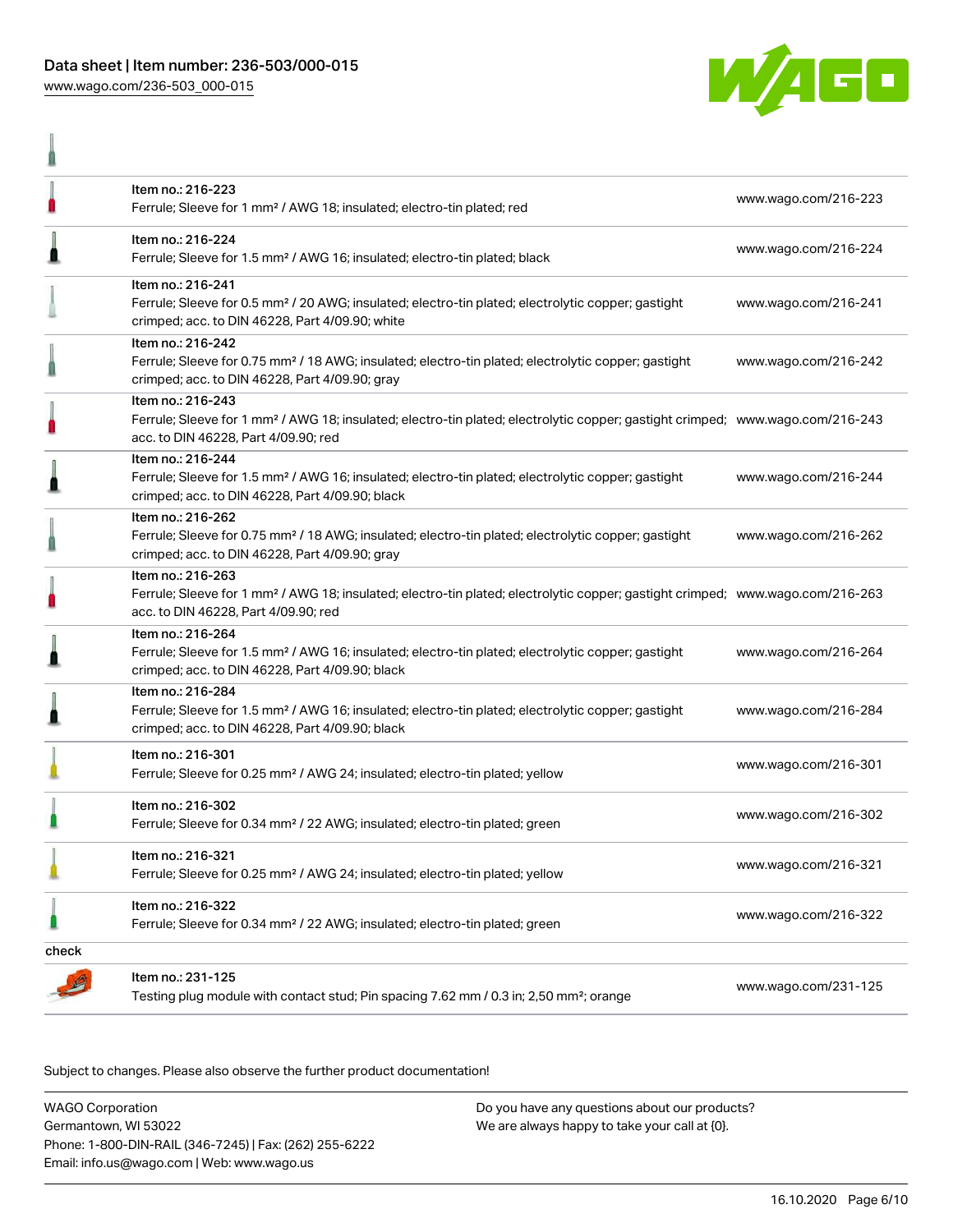## Data sheet | Item number: 236-503/000-015

[www.wago.com/236-503\\_000-015](http://www.wago.com/236-503_000-015)



|                                   | Item no.: 231-161                                                                                                                                                                                              |             |                                  | www.wago.com/231-161 |  |
|-----------------------------------|----------------------------------------------------------------------------------------------------------------------------------------------------------------------------------------------------------------|-------------|----------------------------------|----------------------|--|
|                                   | Testing plug module with contact stud; for 236 Series; Pin spacing 7.5 mm / 0.295 in; gray                                                                                                                     |             |                                  |                      |  |
| Marking accessories               |                                                                                                                                                                                                                |             |                                  |                      |  |
|                                   | Item no.: 210-332/750-020<br>Marking strips; as a DIN A4 sheet; MARKED; 1-20 (80x); Height of marker strip: 3 mm; Strip length 182<br>mm; Horizontal marking; Self-adhesive; white                             |             | /750-020                         | www.wago.com/210-332 |  |
|                                   | Item no.: 210-332/762-020<br>Marking strips; as a DIN A4 sheet; MARKED; 1-20 (80x); Height of marker strip: 3 mm; Strip length 182<br>mm; Horizontal marking; Self-adhesive; white                             |             | www.wago.com/210-332<br>/762-020 |                      |  |
| <b>Downloads</b><br>Documentation |                                                                                                                                                                                                                |             |                                  |                      |  |
|                                   | <b>Additional Information</b><br>Technical explanations                                                                                                                                                        | Apr 3, 2019 | pdf<br>3.6 MB                    | Download             |  |
| <b>CAD files</b>                  |                                                                                                                                                                                                                |             |                                  |                      |  |
| <b>PCB Design</b>                 |                                                                                                                                                                                                                |             |                                  |                      |  |
|                                   | Symbol and Footprint 236-503/000-015<br>CAx data for your PCB design, consisting of "schematic symbols and PCB footprints",<br>allow easy integration of the WAGO component into your development environment. |             | <b>URL</b>                       | Download             |  |
| Supported formats:                |                                                                                                                                                                                                                |             |                                  |                      |  |
| Ш                                 | Accel EDA 14 & 15                                                                                                                                                                                              |             |                                  |                      |  |
| П                                 | Altium 6 to current version                                                                                                                                                                                    |             |                                  |                      |  |
| H.                                | Cadence Allegro                                                                                                                                                                                                |             |                                  |                      |  |
|                                   | DesignSpark                                                                                                                                                                                                    |             |                                  |                      |  |
|                                   | Eagle Libraries                                                                                                                                                                                                |             |                                  |                      |  |
| H<br>KiCad                        |                                                                                                                                                                                                                |             |                                  |                      |  |
|                                   | Mentor Graphics BoardStation                                                                                                                                                                                   |             |                                  |                      |  |
| H.                                | Mentor Graphics Design Architect                                                                                                                                                                               |             |                                  |                      |  |
| ш                                 | Mentor Graphics Design Expedition 99 and 2000                                                                                                                                                                  |             |                                  |                      |  |
| П                                 | OrCAD 9.X PCB and Capture                                                                                                                                                                                      |             |                                  |                      |  |
| H.                                | PADS PowerPCB 3, 3.5, 4.X, and 5.X                                                                                                                                                                             |             |                                  |                      |  |
| Ш                                 | PADS PowerPCB and PowerLogic 3.0                                                                                                                                                                               |             |                                  |                      |  |
| П                                 | PCAD 2000, 2001, 2002, 2004, and 2006                                                                                                                                                                          |             |                                  |                      |  |
|                                   |                                                                                                                                                                                                                |             |                                  |                      |  |

Subject to changes. Please also observe the further product documentation!

WAGO Corporation Germantown, WI 53022 Phone: 1-800-DIN-RAIL (346-7245) | Fax: (262) 255-6222 Email: info.us@wago.com | Web: www.wago.us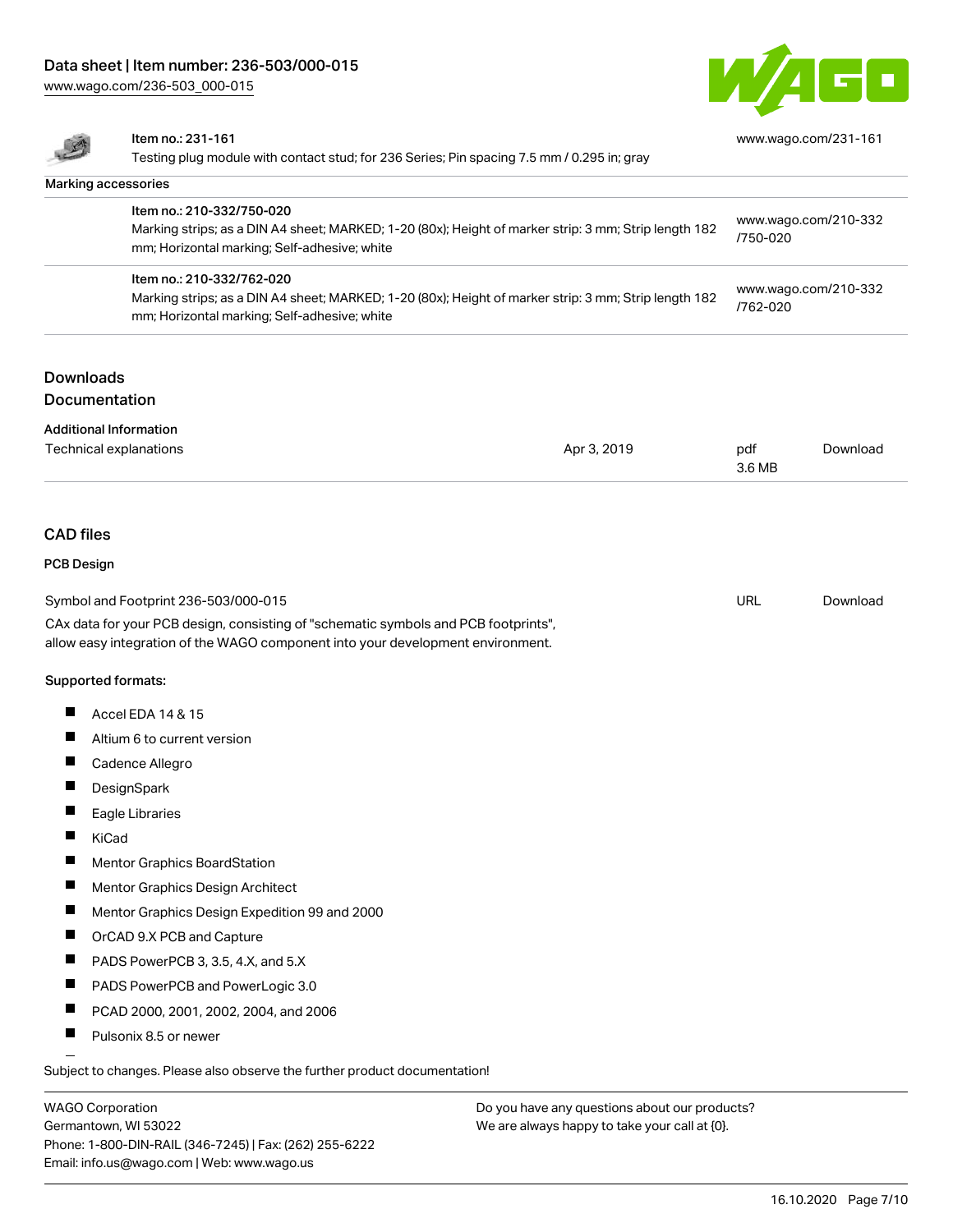

- $\blacksquare$ STL
- $\blacksquare$ 3D STEP
- $\blacksquare$ TARGET 3001!
- View Logic ViewDraw  $\blacksquare$
- П Quadcept
- П Zuken CadStar 3 and 4
- $\blacksquare$ Zuken CR-5000 and CR-8000

PCB Component Libraries (EDA), PCB CAD Library Ultra Librarian

#### Installation Notes

Conductor termination



Inserting a conductor via 3.5 mm screwdriver.



screwdriver.



Inserting a conductor via 3.5 mm Inserting a conductor via operating tool.

Screwdriver actuation parallel to conductor entry.

Screwdriver actuation perpendicular to conductor entry.

Subject to changes. Please also observe the further product documentation!

WAGO Corporation Germantown, WI 53022 Phone: 1-800-DIN-RAIL (346-7245) | Fax: (262) 255-6222 Email: info.us@wago.com | Web: www.wago.us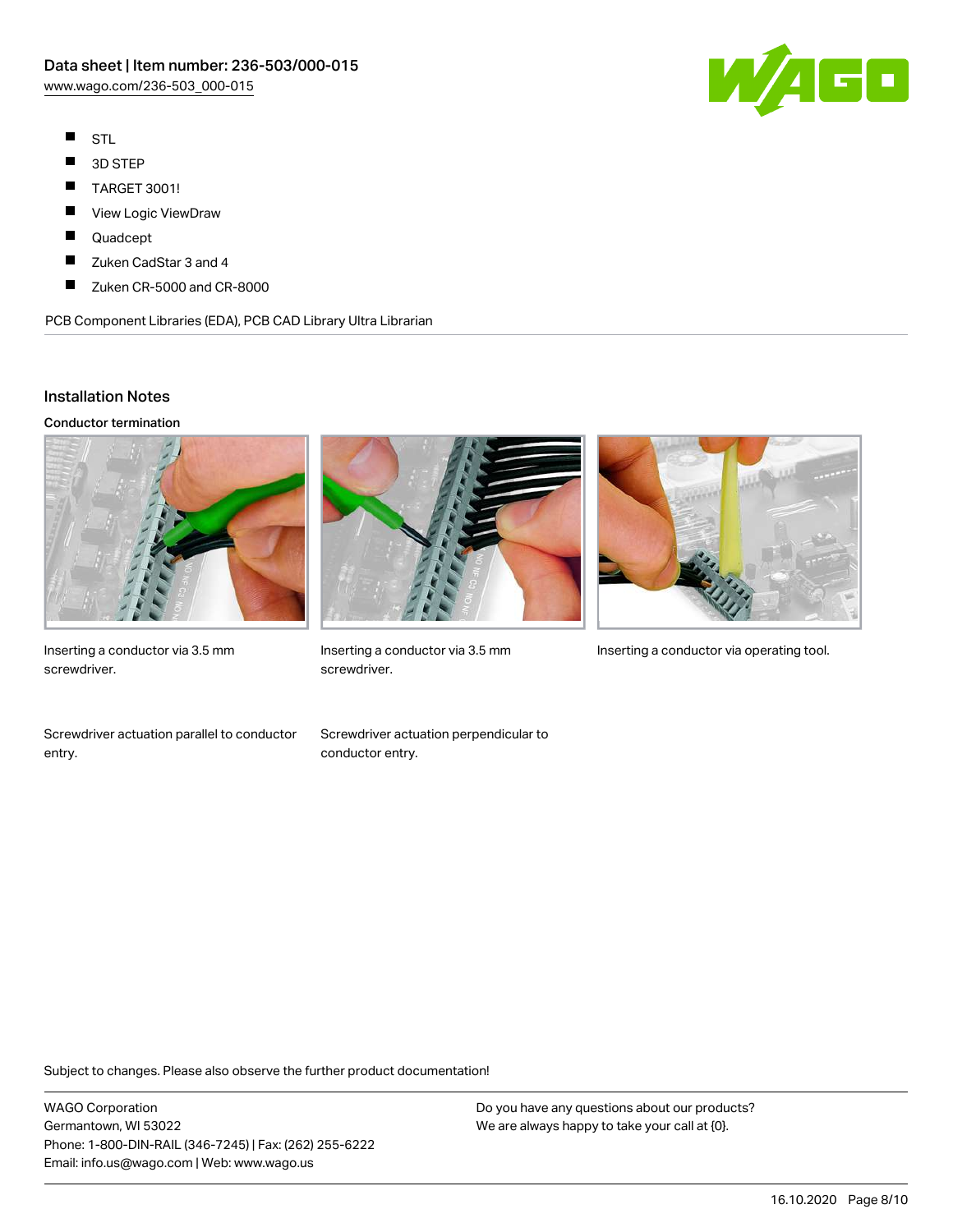### Data sheet | Item number: 236-503/000-015 [www.wago.com/236-503\\_000-015](http://www.wago.com/236-503_000-015)





Compared to standard screwdrivers, these operating tools are far more convenient for wiring PCB terminal strips at factory.

Installation



PCB Terminal Strips placed behind each other save space – staggering them by half the pin spacing simplifies subsequent wiring of the first row.

Installation

Subject to changes. Please also observe the further product documentation!

WAGO Corporation Germantown, WI 53022 Phone: 1-800-DIN-RAIL (346-7245) | Fax: (262) 255-6222 Email: info.us@wago.com | Web: www.wago.us